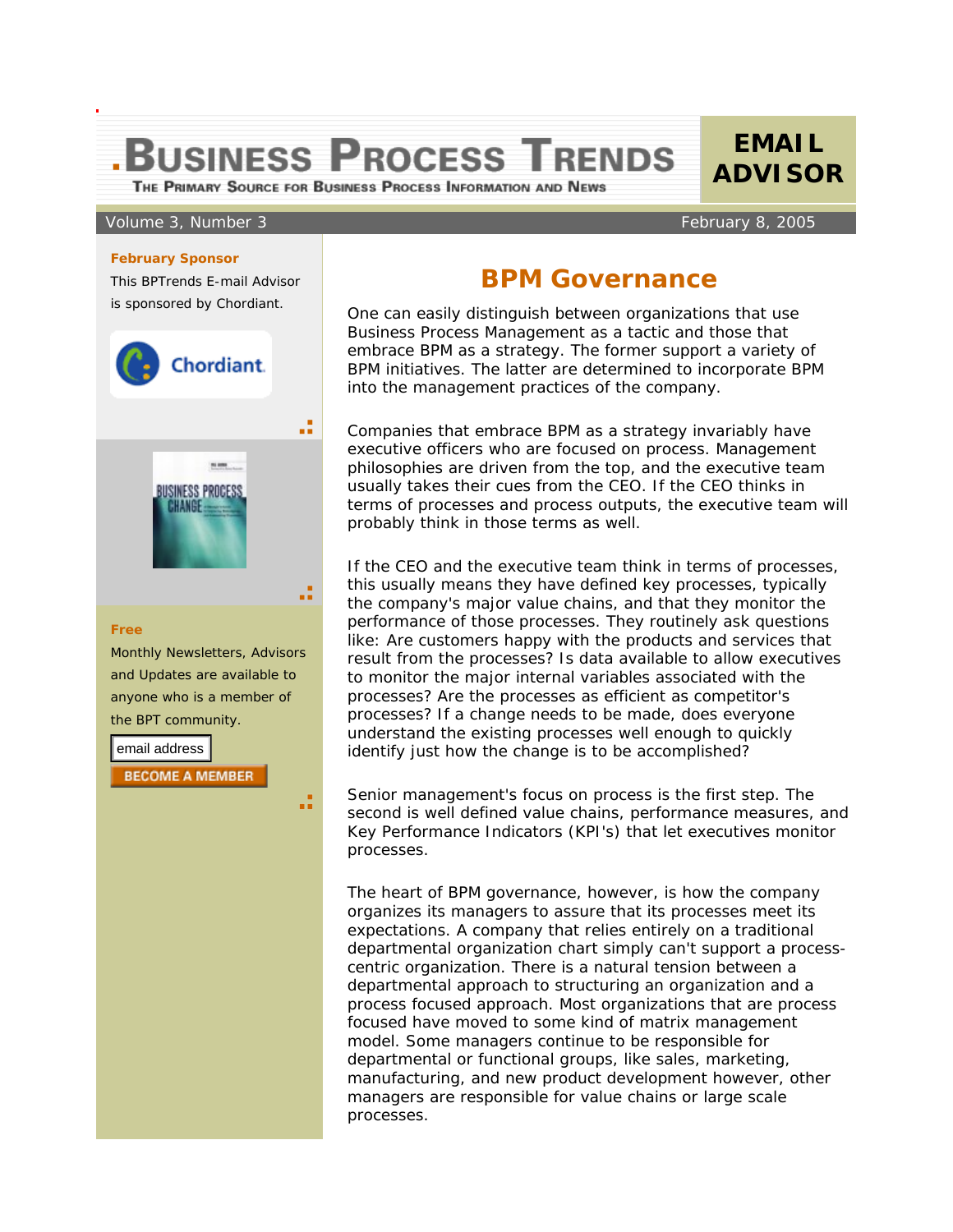How the process and the departmental managers relate to one another varies from one company to another. In some companies only one set of managers has budgets while the other set is more focused on facilitating communication. In some companies specific individuals occupy multiple managerial roles. Thus, one individual might be both the manager of manufacturing and the manager of the widget value chain.

Several companies now have executive officers responsible for coordinating the work of all the organization's process managers. The title Chief Process Officer (CPO) has begun to emerge and some organizations have combined the functions of operations and processes and created the title COO/CPO.

Just as value chains are divided into major business processes and major business processes are divided into subprocesses, companies need a hierarchical infrastructure of process managers. Many companies treat process management as a team effort and assemble teams of managers together to discuss entire processes. In effect, the ultimate process manager is the team coordinator for the process.

However the management hierarchy is organized, one primary issue to be considered is the company's incentive program. Executives should be compensated for process success. They should identify with the complete process and the satisfaction of customers, not narrow functional goals. In the best case, a company sets performance goals for value chains or business processes and then establishes an incentive program based on achieving those goals, apportioning rewards according to some formula that assures that each manager has an ongoing interest in the success of the overall process.

There's no one right solution, but there is clearly a wrong solution. The wrong solution places all the power and control with departmental managers and creates incentives for managers based on departmental goals. This almost always results in sub-optimization of overall process improvement and corporate performance. The sales department works to achieve sales numbers, whether manufacturing can meet the delivery dates or not. Manufacturing makes changes in products to meet manufacturing goals, even if the resulting product is more difficult to sell. HR delivers the staff required on time, even if the people don't have quite the right skills. IT delivers the new application on time but without a critical feature that marketing requires.

The major reason for stressing a process-centric organizational model is to assure that everyone working on a given process thinks in terms of what will benefit the process as a whole. A process-centric focus begins with managers who identify with processes and who get rewarded for achieving process goals rather than subprocess or functional goals. This isn't trivial to achieve as it requires new ways of thinking and operating within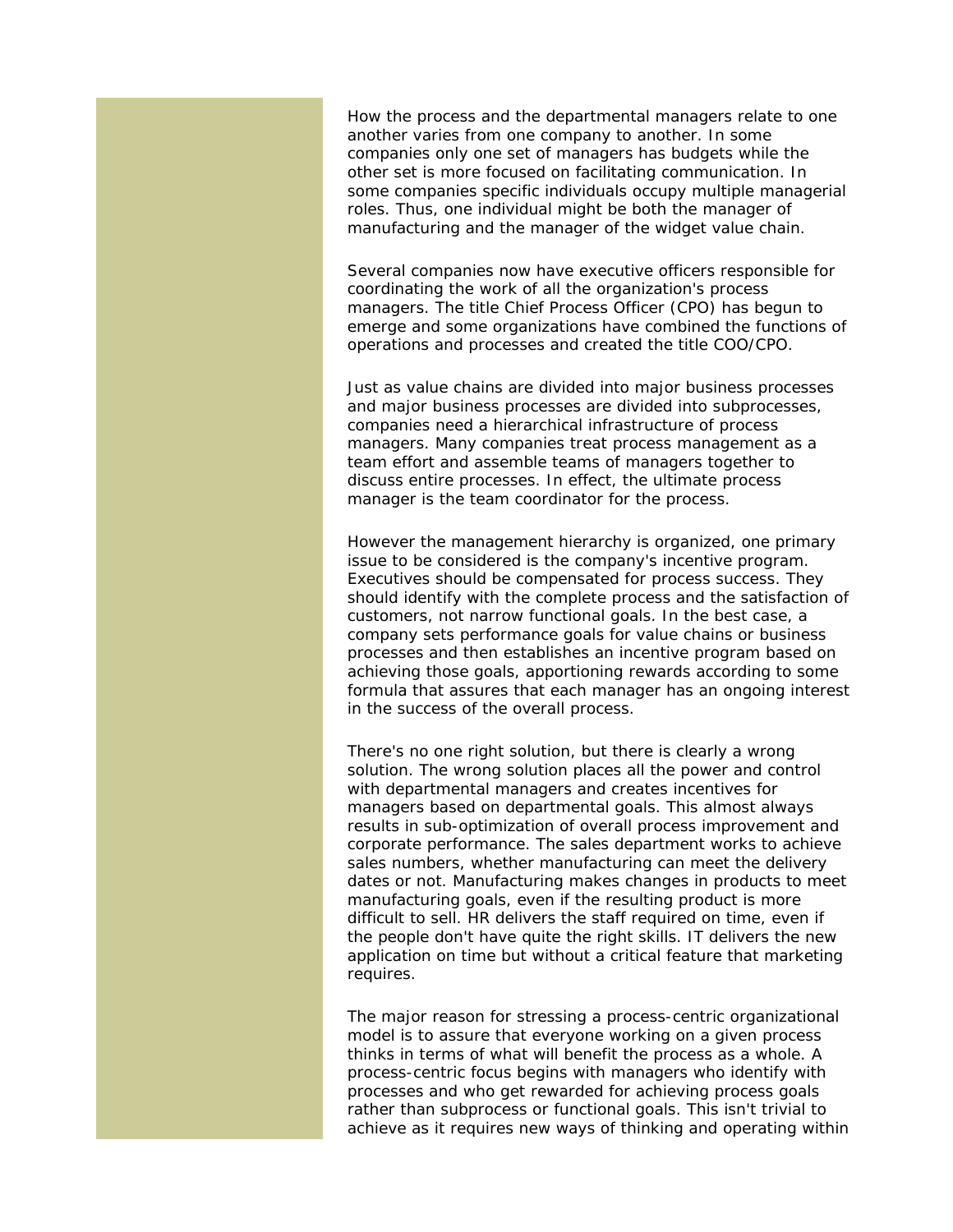the business. We've talked with senior executives who report that they have had to fire lots of experienced managers in order to accomplish the transition from a departmental focus to a process focus.

There is a lot of discussion about how new BPM software will help companies manage and monitor processes more efficiently. Ultimately, however, technology can only facilitate. Real management is a very human practice, and a major management strategy, like process-centric management, isn't something than can be accomplished without an ongoing commitment on the part of the human managers that run the company. At the moment, in most cases, BPM products are being used to automate or monitor mid to low-level processes. In many cases, like ERP applications installed a few years ago, automation can frequently contribute to sub-optimization . It will be years before most companies have BPM systems that encompass complete value chains. In the meantime, the important coordination tasks are going to have to be done the old fashioned way, by managers who sit down together to solve problems. The real question, then, is what kinds of problems are the managers sitting down to solve. If it's a group of sales managers sitting down to talk about sales goals, or a group of manufacturing managers sitting down to focus on some production problem, it isn't process-centric management. When a group of managers from across the enterprise sit down to figure out how to produce better products that better satisfy customers while generating more money for the company, and when those managers are willing to consider any changes that will improve the odds of achieving that goal, you are seeing process-focused management.

Some activities are more likely to drive a company towards process-centric management. Deciding to enter a new line of business and creating a team to develop the new business from scratch is very much in the spirit of process-centric management. Deciding to alter an existing process to shift the emphasis from making money on the sale of products to making money on the sale of services can lead to a more processfocused approach. Similarly, a merger that forces managers from two different companies to sit down and merge existing processes into common processes can create a process team. Outsourcing that leaves managers responsible for the outcomes of processes performed by external units can also drive managers to think more broadly about the real, ultimate value of a given process.

For better or worse, most large companies are engaged in all these activities while simultaneously working to stay ahead of increasingly fierce competition. Flexibility, agility, and the ability to change are all highly valued by most executives. Those values are strongly associated with process-oriented modes of organization and management, and they are driving a growing number of executives to embrace process governance.